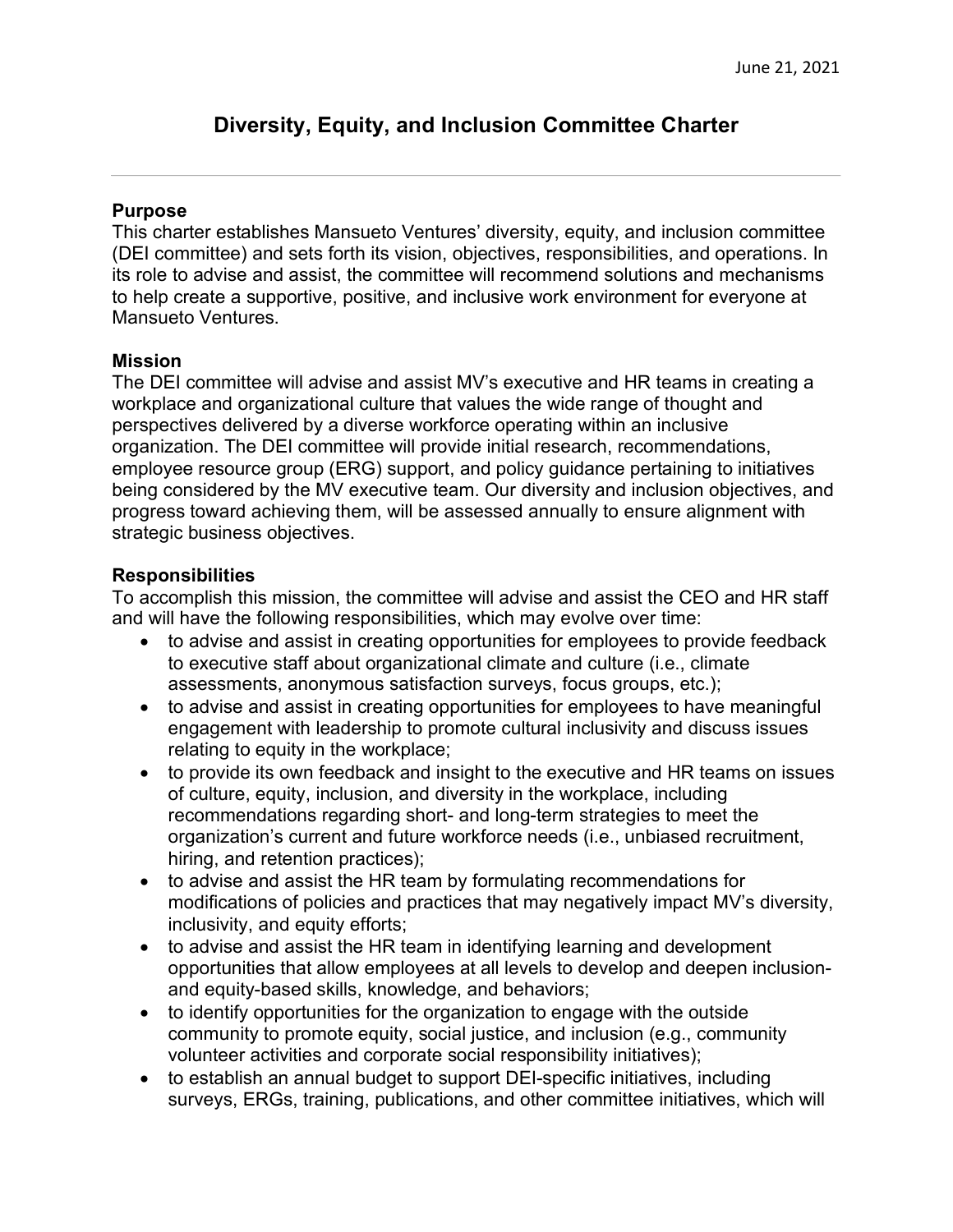be submitted to executive or HR management for review with support by the MV finance department for tracking, payments, and reconciliations (initiatives that require human capital or internal resource allocation will require approval from the CEO, CFO, or HR prior to purchase or engagement);

- to serve as a communications vehicle to senior management as well as across the organization by helping develop the tone of internal messaging; and
- to conduct a self-assessment of the committee's effectiveness during the year that describes accomplishments relative to developed goals and charter responsibilities, challenges, and barriers encountered during the period, and recommendations for solutions.

# **Committee Composition**

**1. Committee liaison:** The DEI committee will have one committee liaison serving as the direct point of communication between the committee and the MV executive team. The liaison will be responsible for meeting scheduling and preparation, meeting facilitation, follow-up on actionable items, and liaising with the executive team (including a quarterly report to the executive team).

**2. Vice committee liaison, secretary, and treasurer:** These committee officers will be responsible for managing the business of the committee. The election of these positions will be held during the month of May of each calendar year, and their term of office will begin on June 1.

**3. Subcommittees:** The DEI committee will comprise five subcommittees:

Employee experience: The employee experience subcommittee will advise and assist the HR staff in identifying, developing, or acquiring data-driven feedback tools designed to assess and analyze our colleagues' collective professional and cultural experience from date of hire to date of departure.

Policy and procedures: The policy and procedures subcommittee will advise and assist the HR staff to ensure that all Mansueto policies and procedures are designed and implemented to ensure that no MV colleague or group is adversely impacted and has equal and inclusive access to resources and protections.

Organizational culture: The organizational culture subcommittee will advise and assist the HR staff in the development of programs that encapsulate Mansueto's goal of becoming an inclusive culture. The subcommittee will support programs, including newsletters and other DEI-related communications, that recognize and honor both our colleagues' cultural interests and Mansueto's inclusivity goals. This subcommittee will also advise and assist in the development of internal and external DEI-related communications.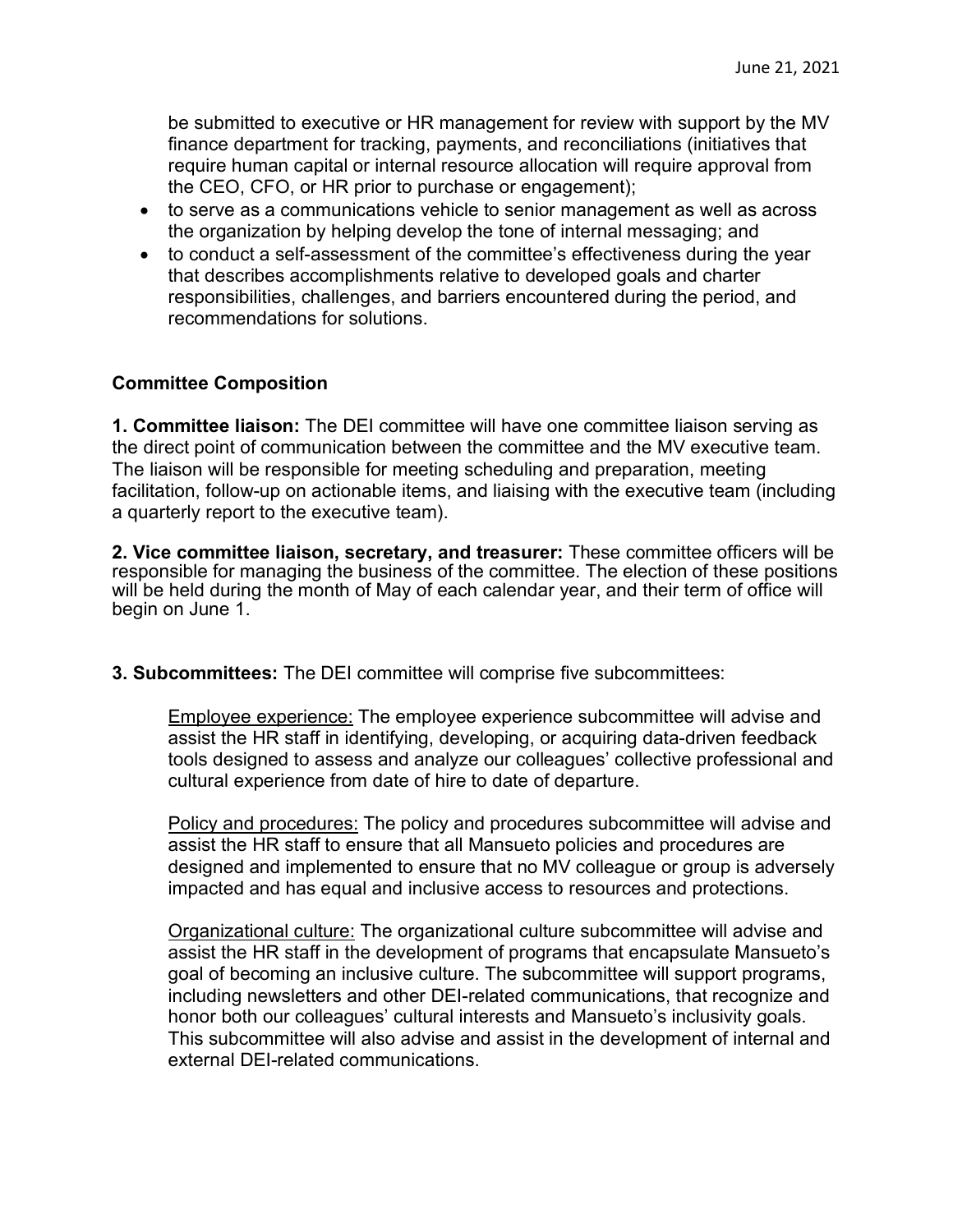Behavior and skills: The behavior and skills subcommittee will advise and assist the HR staff in the area of training and development to ensure that all employees have access to DEI-related training as well as general training designed to support their career growth at Mansueto Ventures.

Talent acquisition: The talent acquisition subcommittee will advise and assist the HR staff to ensure MV's hiring strategies, processes, and standards are designed to build and retain a diverse workforce. The subcommittee will also advise and assist HR in reviewing current processes, measuring progress, and making recommendations for change if needed.

# **4. Executive Sponsor**

The DEI committee will have one executive sponsor who will be elected by majority vote of the committee members. The executive sponsor will support the committee by:

- providing guidance to committee members;
- acting as the link between the committee and senior management;
- acting as an arbitrator and making decisions that may be beyond the authority of the committee members; and
- supporting committee members in the presentation of recommendations to the executive team.

The executive sponsor will serve a 12-month term on the committee. In the event that the executive sponsor voluntarily exits the committee, replacement candidate(s) will be solicited by the CEO from all leadership positions and presented to the full body of the committee for consideration.

## **5. Membership**

1. The DEI committee will have no fewer than 14 members. The committee will prioritize cross-agency, multidivisional representation.

2. Committee members will represent every department within Mansueto Ventures.

3. Once a committee member's term expires or the member otherwise exits the committee, the department executive and/or their designee will hold an election process to select the exiting member's replacement. The election process will be as follows:

- The department executive and/or their designee will announce to their colleagues that a DEI committee member position is open and shall encourage any colleague interested in being considered for the position to nominate themself;
- all colleagues are eligible to self-nominate, though the department executive and/or designee will confirm that the colleague meets the job performance requirement and that the colleague is committed to the committee's purpose and mission as stated in this Charter;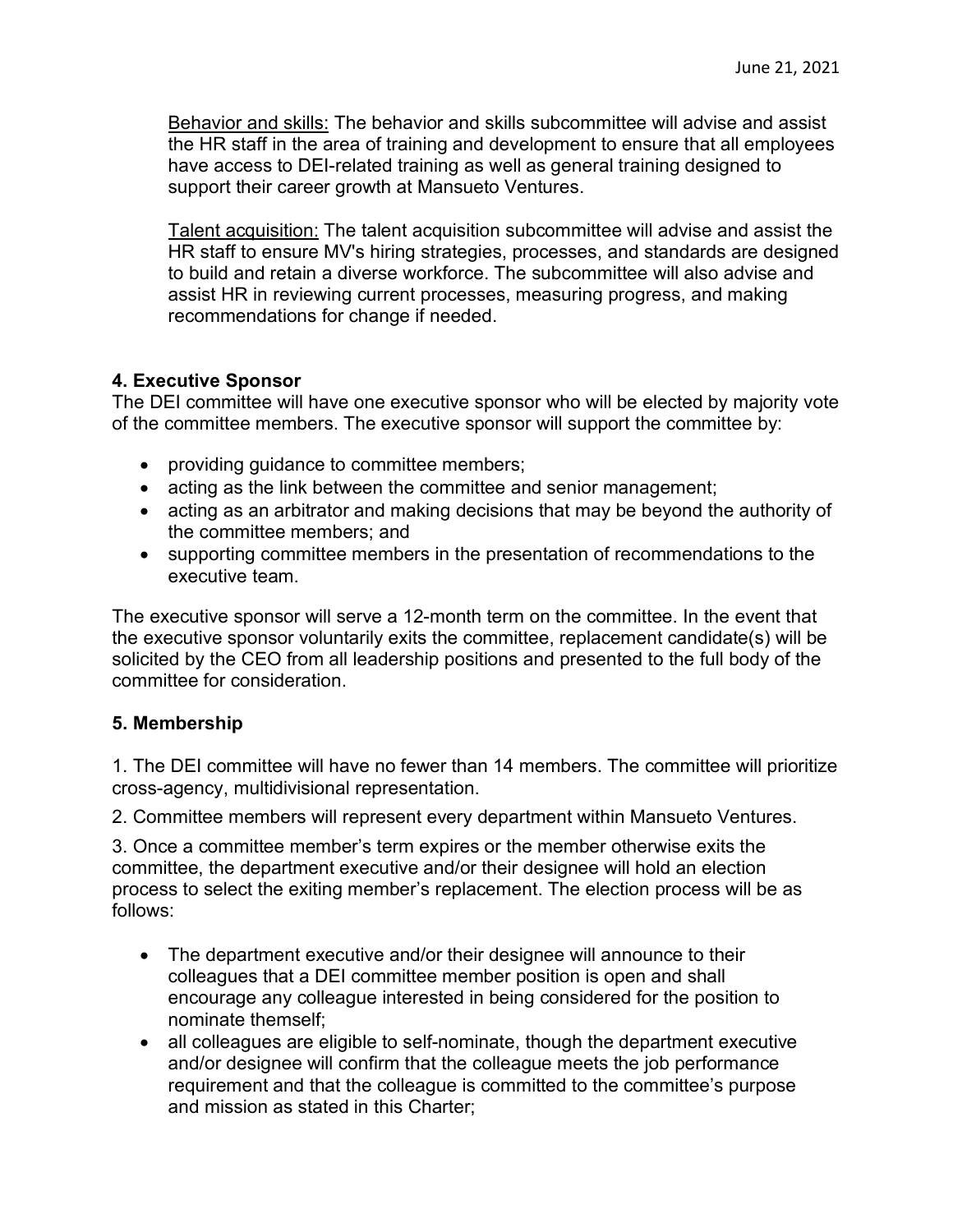- all colleagues meeting the above criteria will be placed on the ballot;
- each active colleague is eligible to cast one vote for the nominee of their choice during a closed (anonymous) election; and
- the nominee receiving the majority vote will be elected to represent their department on the DEI committee.

4. After the initial establishment period, committee members may spend up to eight hours a month of paid time on DEI committee work. Time in excess of the pre-approved hours per month will need the approval of the member's direct supervisor.

| Role                     | <b>Dedicated Hours</b> |
|--------------------------|------------------------|
| Committee member         | 8                      |
| Subcommittee lead        | 12                     |
| Committee liaison        | 12                     |
| <b>Executive sponsor</b> | As needed              |

5. The committee membership should reflect a diversity of staff, taking into consideration factors such as office location, level, tenure, race/ethnicity, gender identity, sexual orientation, age, disability, veteran status, and socio-economic status.

#### **By-Laws**

Please refer to the committee's by-laws for additional information on the committee structure and its operational procedures.

## **Charter Review**

The charter will be reviewed by the committee at the beginning of each fiscal year and revised as needed. Charter revisions will be reviewed and approved by the MV executive team and HR.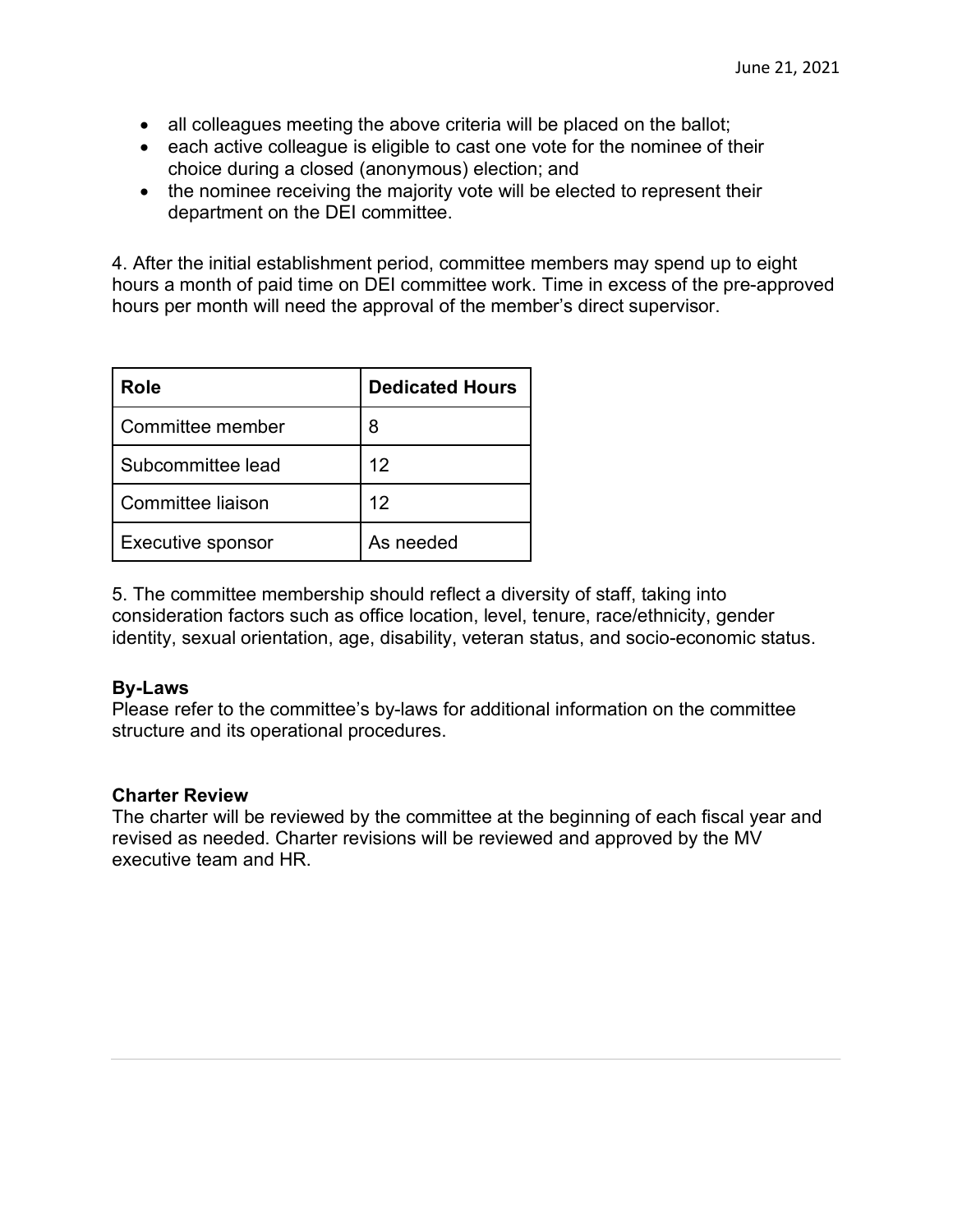--- Addendum --

Brave Space:

The DEI committee seeks to recognize the humanity of all involved and the need for individual and collective responsibility and accountability. The six pillars outlined below serve as a guide for conducting communication both within and outside of committee meetings.

1. **Vulnerability:** University of Houston professor Brené Brown defines *vulnerability* as "uncertainty, risk, and emotional exposure." Brown also states that "vulnerability is the birthplace of innovation, creativity, learning, accountability." When both employees and managers give themselves permission to be vulnerable in the office, they are making a conscious effort to create space for deeper engagement with themselves and with one another. The key to creating a brave space is for staff to model vulnerability with boundaries. *a. We do this by asking questions about things we don't understand.*

*b. We do this by sharing parts of our story so that the complexity of who we are frames the context of our comments.*

2. **Perspective Taking:** Our lens is influenced by our own lived experiences. We must listen to the truth as other people experience it and acknowledge their experience as the truth. We don't need to take on the other person's perspective, but we must become curious about it and seek to understand what they see and why they see it that way.

*a. We do this by listening to understand instead of listening to respond.*

3. **Lean Into Fear:** When faced with fear, we are standing on the learning edge poised to discover something new about ourselves or others. Step out and take a risk to experience and offer something that might be different for the purpose of creating a learning opportunity or a teachable moment.

*a. We do this by doing the very thing that makes us nervous.*

*b. We do this by reframing our mindset about fear. If we let fear hold us back, we miss opportunities for change. If we let it propel us, we move in the direction of change and growth.*

4. **Critical Thinking:** Critical thinking involves the careful examination and evaluation of beliefs and actions…[it requires] a genuine effort to critique fairly all views, preferred and nonpreferred, using rigorous criteria. By questioning and being open to questioning, we can more easily understand one another's perspectives and allow space within discussions for the complexity of thoughts and ideas.

*a. We do this by being open to the possibility that our thoughts might be limited. b. We do this by not taking critique as a personal attack, but seeing it as a way to expand our way of thinking.*